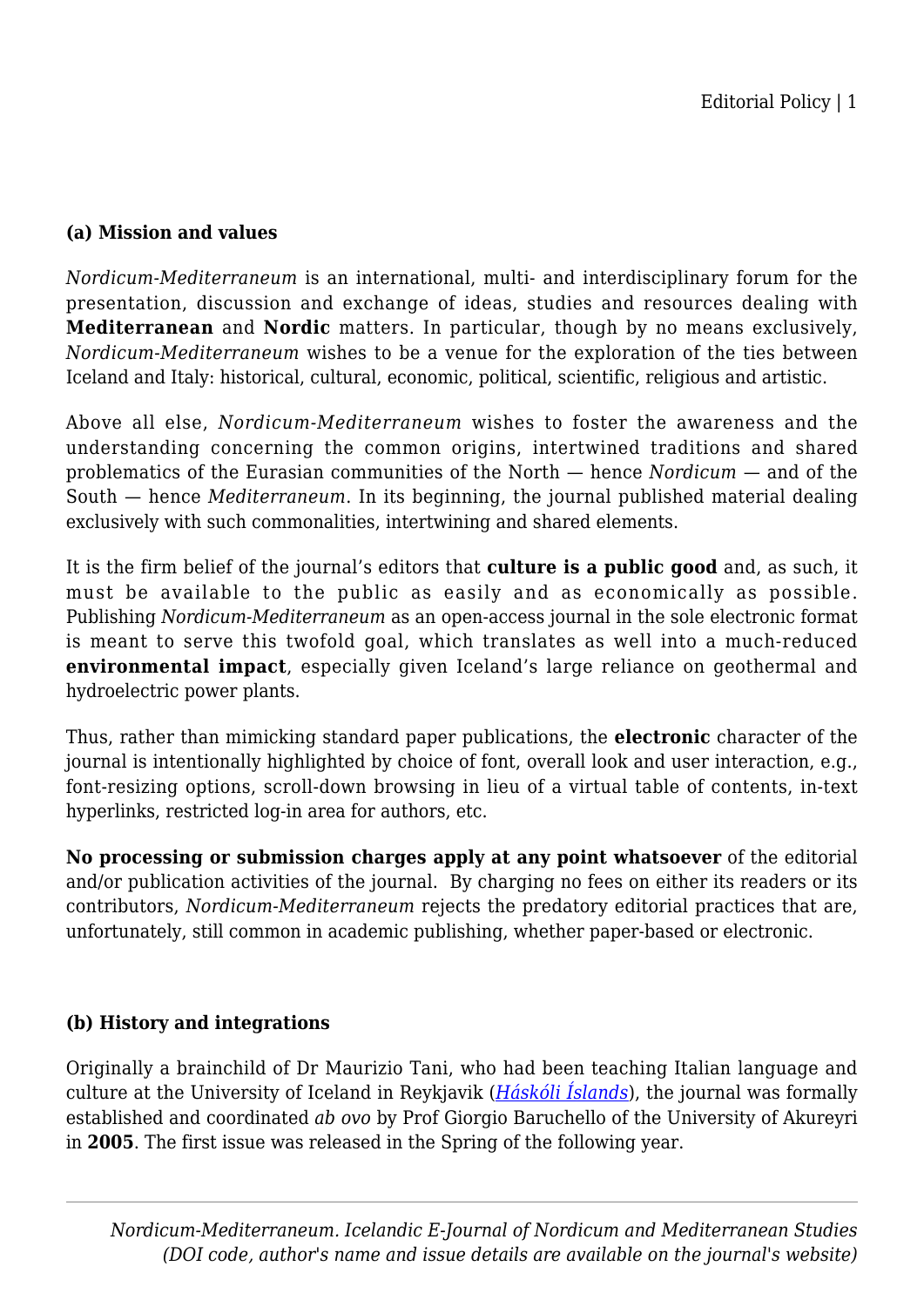Designed for free, open, online access and consultation, *Nordicum-Mediterraneum* pioneered web-based open-access scholarship in Iceland and, for many years, it has been listed on the **Directory of Open Access Journals** ([DOAJ\)](https://www.doaj.org/) of Lund University Libraries, the editorial standards of which *Nordicum-Mediterraneum* strives to fulfil to the best of its abilities and knowledge.

As of **2008**, upon pressure by its readership, *Nordicum-Mediterraneum* started including works dealing with Nordic and Mediterranean issues at large, or that could be of interest to our Nordic and Mediterranean audiences.

As of issue 5(1)/**2010** of the journal, and as already done for the special issue 1(2)/**2006**, fictional page numbers are no longer assigned to each contribution. All major scholarly citation standards (e.g. APA) acknowledge this practice of e-publishing and, as referencing is concerned, they recommend to refer to non-page-numbered electronic sources by: author, title, year of publication, url and, for in-text quotations, paragraph or sub-section.

As of April **2021**, *Nordicum-Mediterraneum* commenced a close collaboration with the Law Faculty of the University of Akureyri, i.e., the journal's publisher. By so doing, *Nordicum-Mediterraneum* aims at making the journal also a free, electronic and open-access scholarly venue for peer-reviewed works on and by Iceland's legal community and reality, in both Icelandic and English.

As of **2022**, then, two regular issues of *Nordicum-Mediterraneum* are to be published every year: one continuing the journal's interdisciplinary tradition (due in March) and another devoted to legal scholarship alone. If necessary, however, only either of them may appear, or a combination of the two. Additional special editions about particular topics and/or events are published as well, without a specific schedule.

## **(c) Copyright and licensing**

In general, the **Creative Commons Attribution-ShareAlike** license ([CC-BY-SA 4.0](https://creativecommons.org/licenses/by-sa/4.0/) [international](https://creativecommons.org/licenses/by-sa/4.0/)) is preferred for the material published in *Nordicum-Mediterraneum*, in order to maximise its dissemination and facilitate its integration with popular online archives and databases (e.g., Wikipedia). Fundamentally, the authors retain copyright and any other publishing right over their own material, including republication, provided that they acknowledge the original publication in *Nordicum-Mediterraneum*. However, deviations and exceptions may occur, in consultation with the editors.